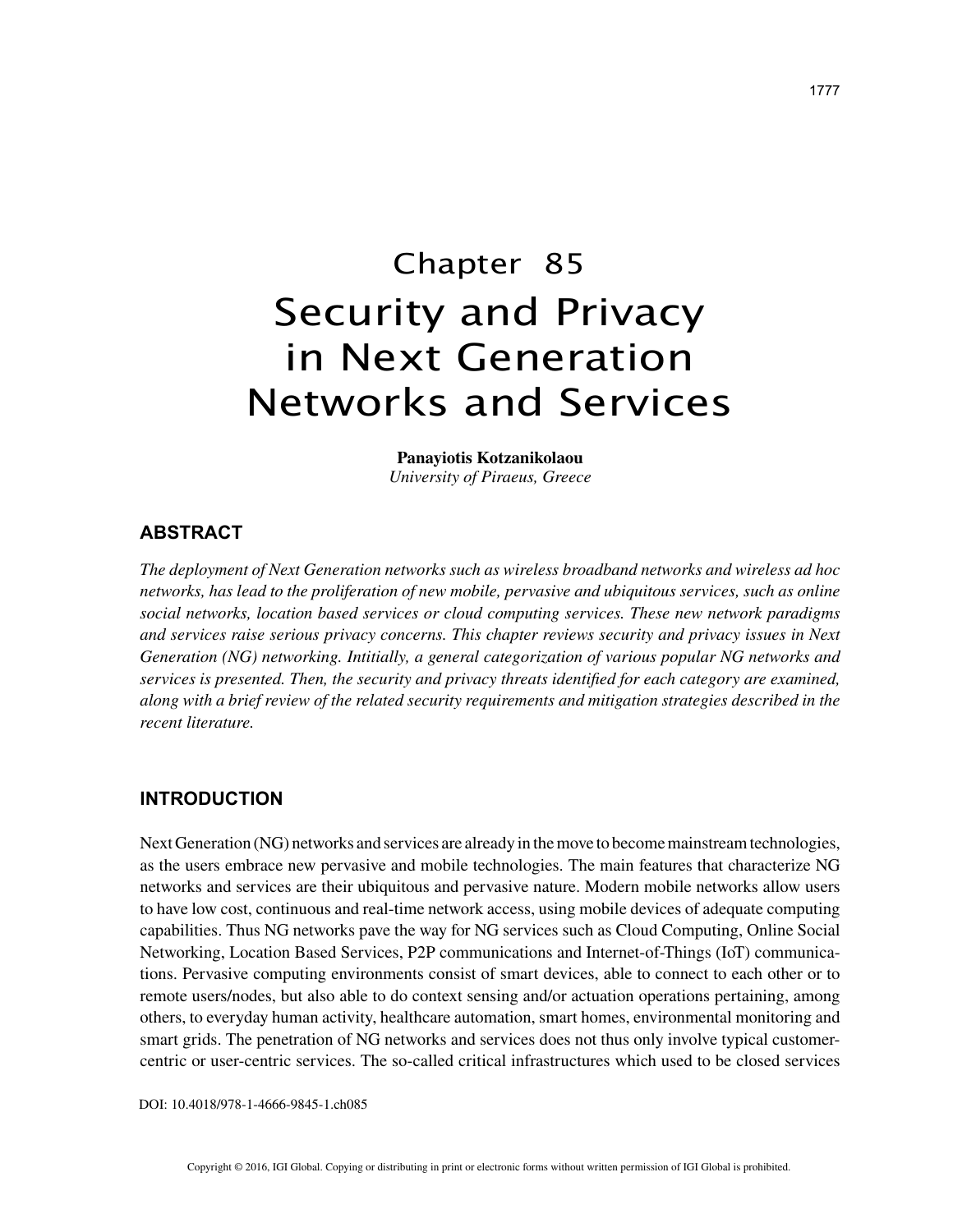in isolated networks, are already interconnected though the Internet. The massive adoption of these new technologies from the users, the service providers as well as the public sector, has lead to a massive exchange and processing of private and sensitive though on-line services.

As NG networks and services provide network connectivity everywhere and any time and online services provide new and fascinating communication channels, data are massively exchanged and stored through these services. In a typical scenario, mobile users use typical mid-range mobile devices (such as smartphones or tablets) that are connected to cellular mobile networks or to local wireless access points, in order to have continuous access to different services, anytime and anywhere (Weiser, 1991). In Figure 1, a description of some of the most popular NG networks and services is presented. Our analysis will be based on this categorization. Although this categorization is not meant to be an exhaustive description of NG technologies, it aims to capture the particularities of the next generation pervasive computing environments.

Due to the pervasive computing characteristics offered by NG technologies, such as user mobility, loose physical boundaries, interactions with devices or services of undefined trust, security will naturally be required as an inherent property by consumers and organizations. Privacy is related to a person's right to control how personal or sensitive data related with him/her are disclosed, managed, transferred or stored by third parties. These new computing paradigms of NG networks and services increase the exposure of data to privacy and security threats and they also introduce new privacy threats. In this chapter we will describe the privacy threats which are raised by the use of various NG networks and services. We emphasize on the privacy and security requirements that are necessary to provide adequate protection of private data, when using or deploying NG networks and services. We also discuss open problems related with privacy in NG computing environments.

# **SECURITY AND PRIVACY IN NEXT GENERATION NETWORKS**

### **Telecommunication Networks**

Next generation telecommunication networks include various new technologies and protocols, apart from the traditional Public Switched Telecommunication Network (PSTN), such as the 3G Unified Mobile Telecommunication System (UMTS), the 4G Long Term Evolution (LTE) and mobile WiMAX and the forthcoming 5G networks. In addition, internet-based communication protocols such as the Session Initiation Protocol (SIP) and the Voice over the Internet Protocol (VoIP) have been developed. The telecommunication networks also provide a major underlying infrastructure for the proliferation of TCP/